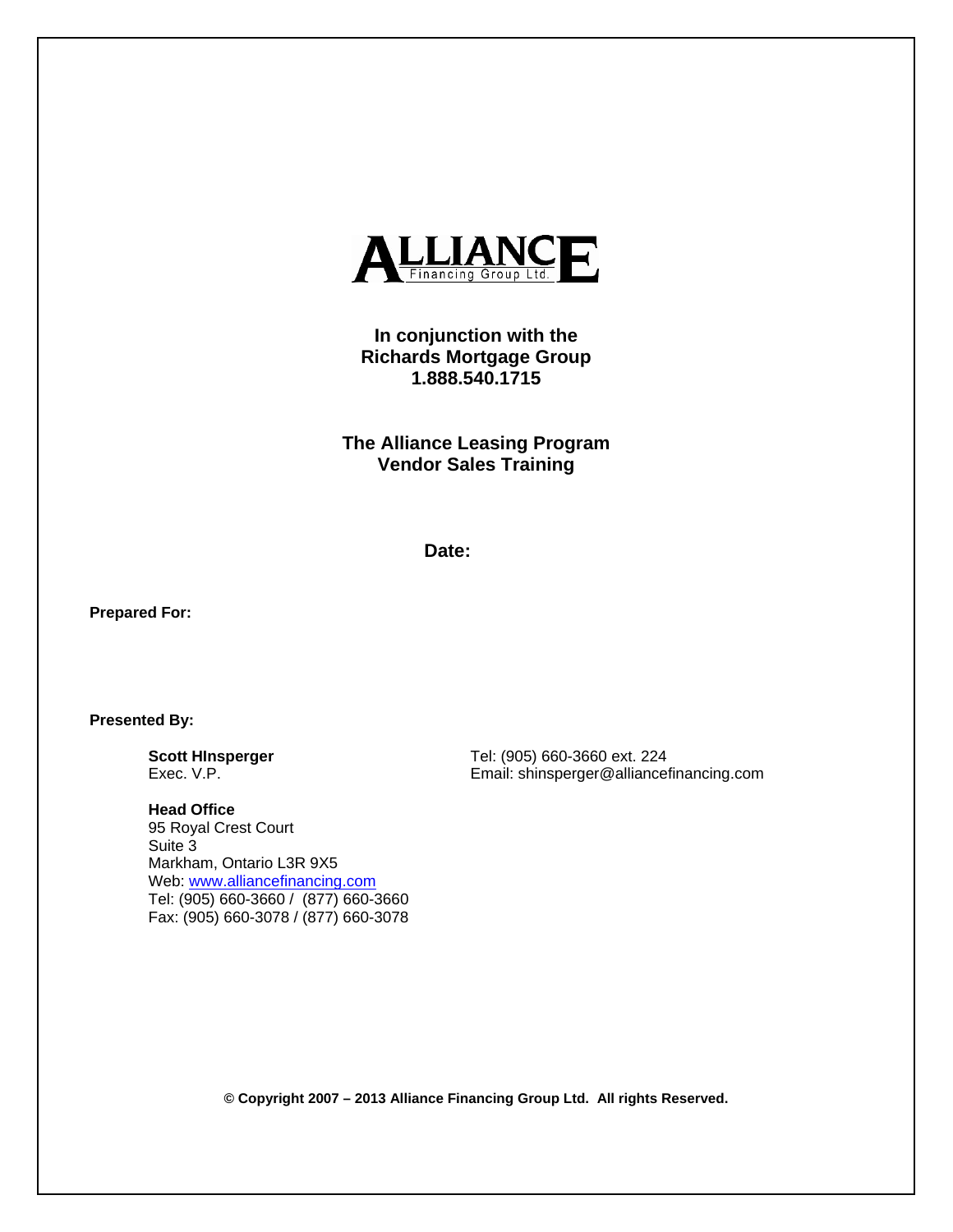## **THE ALLIANCE LEASING PROGRAM TRAINING MANUAL**

The training program is broken into the following modules:

### **Module 1. Overview**

- ◆ About Alliance Financing Group
- About the Vendor Leasing Program
- FAQ's about Leasing
- Contact Information

### **Module 2. Process Instructions**

 $\div$  Procedures – From application to funding

### **Module 3. Benefits of Leasing for Your Sales People**

What using this program can do for YOU

### **Module 4. Benefits of Leasing for Customers**

Why should your customers use leasing to acquire equipment and machinery from you?

### **Module 5. Closing the Sale**

- $\div$  How to sell more equipment using leasing
- Top Five Lines to Introduce the Lease Plan

### **Module 6. Calculating and Quoting Payments**

- Calculate Payments Automatically using the spreadsheet calculator
- Calculate Payments Manually using rate cards
- Using www.YourLeaseQuote.com

### **Appendix 1: Leasing Program Knowledge Test**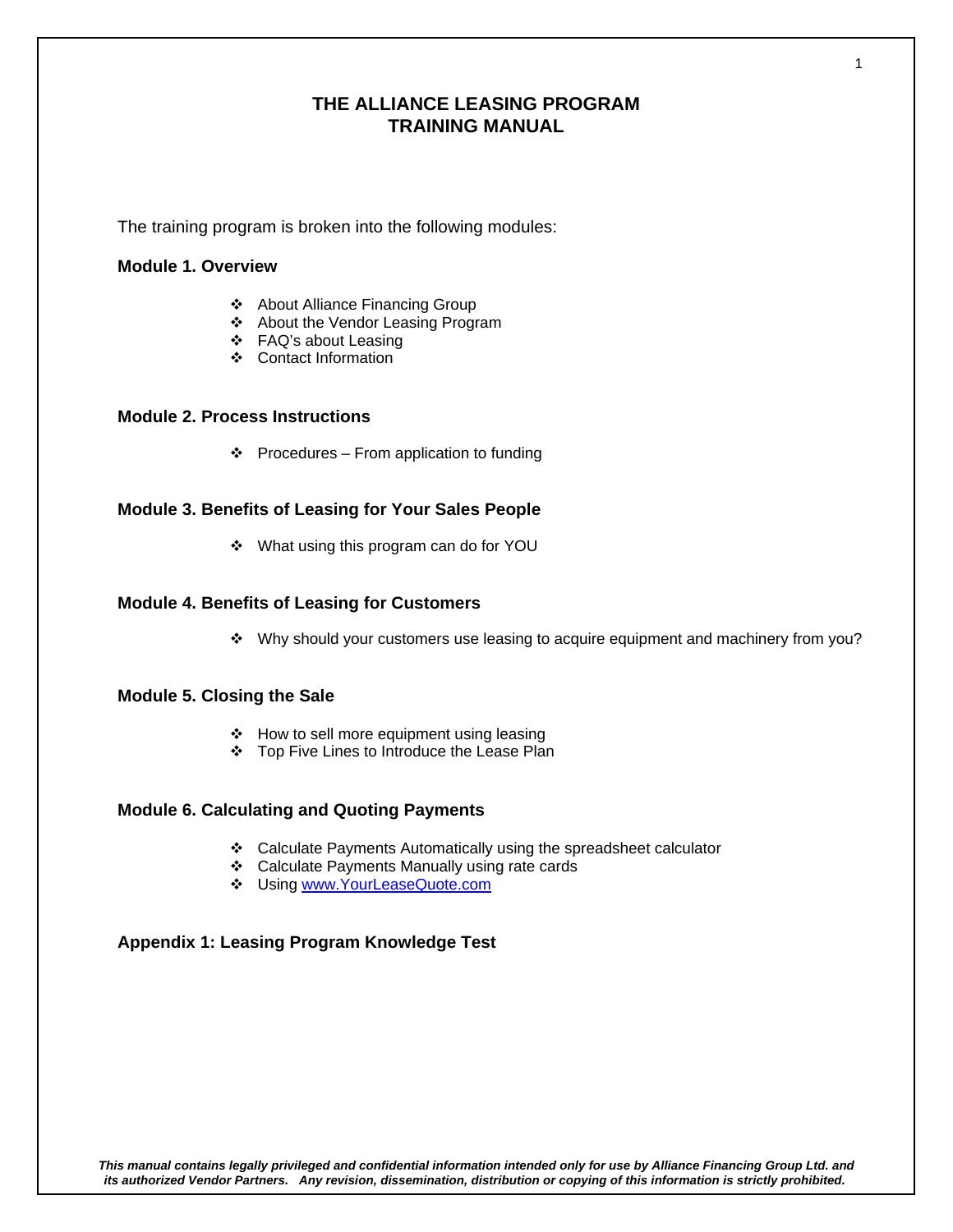# **Module 1 – Overview**

This training program provides all the information and skills necessary to use the Alliance Leasing Program to help you *increase sales, improve margins and capture the lifetime value of the customer*. Whether you are a new sales person, or a seasoned veteran, this program is a valuable tool to help ensure your success!

# **1.1 About Alliance Financing Group**

With its roots tracing back to 1989, and with access to several billion dollars in committed funding capital, Alliance has become one of Canada's most well respected and successful leasing companies. Alliance specializes in the small to mid ticket equipment markets and works both with vendors and end-users. Alliance has built a reputation based on competitive rates, excellent service and an outstanding credit approval ratio.

Using it's unique business models, funding arrangements, technologies and marketing methods, Alliance has developed, and currently manages very successful leasing programs for several world class manufacturers/distributors and vendors/dealers of various types of equipment and machinery.

# **1.2 About The Alliance Leasing Program**

The Alliance Leasing Program was established to provide leasing services to authorized equipment, machinery and information technology (collectively "equipment") vendors throughout Canada. This program is specifically tailored to meet the needs of your business, institutional and public sector (ex Municipalities) clientele for costeffective, hassle-free leasing to assist these customers in acquiring equipment from you. It has been designed to:

### *Increase your equipment and machinery sales*

- *Improve your margins on those sales* 
	- *Enhance the Lifetime Value of your customers*

# **1.3 Common Questions & Answers About Leasing**

### **Q: What is a Lease?**

**A.** A Lease is a contract between two parties, the Leasing Company or "Lessor" and the customer or "Lessee", where the Lessor acquires equipment that is chosen by the Lessee from an equipment supplier that is also usually chosen by the Lessee, and then the Lessor leases the equipment to the Lessee for the term specified in the Lease contract. The Lease may contain no option for the Lessee to own the equipment at the end of the lease, in which case it is truly a rental agreement, or it may contain an option (the "Purchase Option") for the Lessee to acquire the equipment by paying an agreed upon purchase price to the Lessor.

### **Q. What types of Purchase Options are commonly available?**

**A.** The most common Purchase Options are:

**Full Pay-Out:** In this type of lease, after the end of the term, the customer can purchase the equipment for a nominal amount; for example: \$1 \$10 or \$100. This form of lease is very popular, especially if the customer is sure that they want to own the equipment at the end of the term.

**Fair Market Value:** As the name implies, at the end of the lease, if the customer wishes to purchase the leased equipment, they will have to pay the Lessor the "Fair Market Value" of the equipment – as dictated by the Lessor. Because this type of lease does not have a fixed purchase option, it is designed for a customer that truly does not want to own the equipment, but would rather return, upgrade, or continue to lease the equipment at the end of the term. Depending on the type of equipment, and its anticipated "market value" at the end of the proposed term, this type of contract can provide the lowest payments. This type of lease is most ideally suited to technology equipment. Note that if the customer wants a combination of a lower monthly payment and a guaranteed purchase option, then a Stretch Lease provides the best alternative.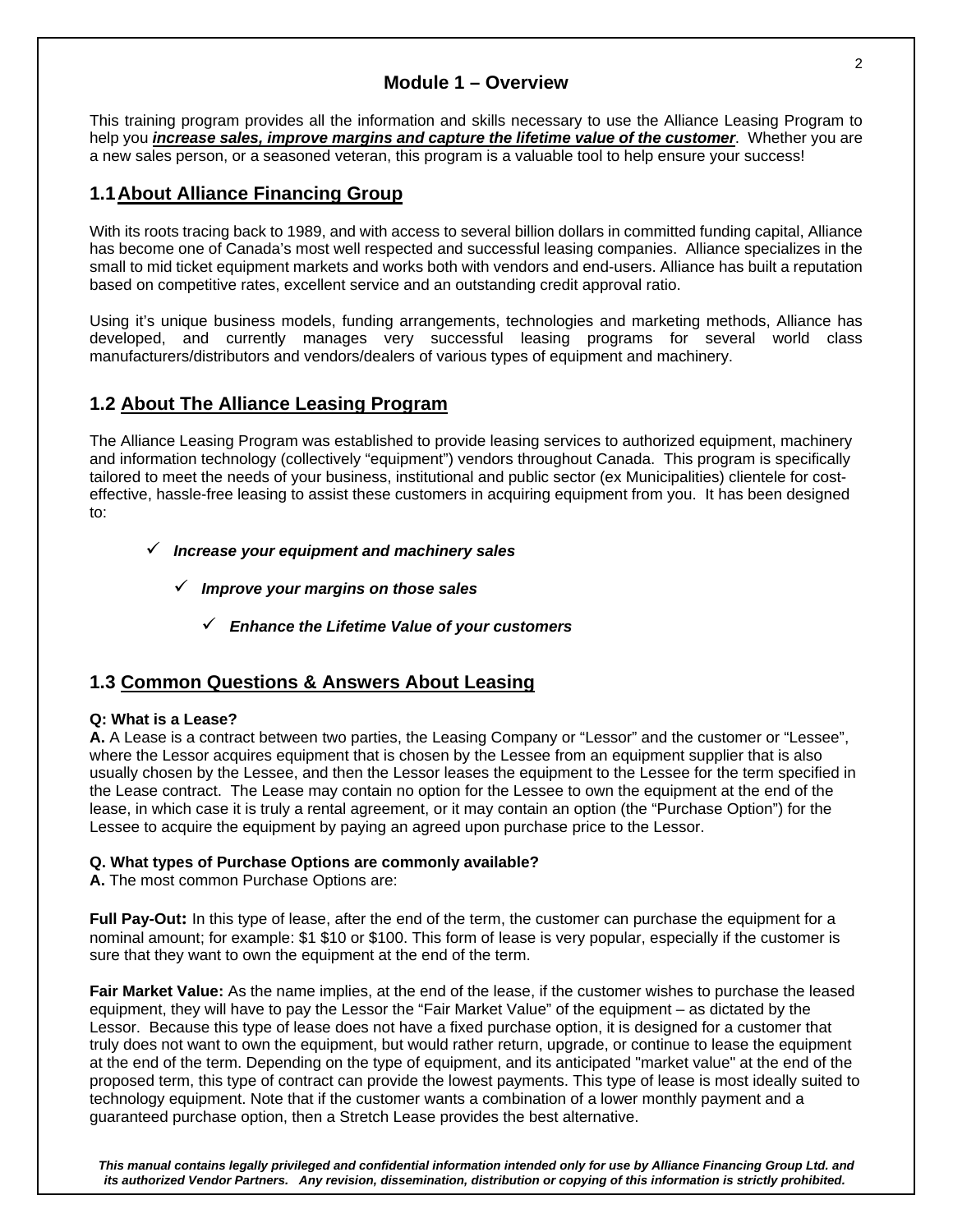**"Stretch Lease" or "Early Purchase Option" Lease :** In this type of lease, the contract is structured as a true Fair Market Value lease, however, the contract provides for a fixed, guaranteed "Early Purchase Option" that can be exercised by the customer, after a specific number of payments. Here are the most common terms for Stretch Leases:

| <b>Total Term</b> | <b>Early Purchase Month</b> | <b>Early Purchase Amount (percent of original</b><br>equipment cost) |  |  |
|-------------------|-----------------------------|----------------------------------------------------------------------|--|--|
| 27 months         | 24th month                  | 10%                                                                  |  |  |
| 39 months         | 36th month                  | 10%                                                                  |  |  |
| 52 months         | 48th month                  | 10%                                                                  |  |  |
| 66 months         | 60th month                  | 10%                                                                  |  |  |

Other terms and purchase options are available.

#### **Q. Why Lease?**

**A:** Leasing has become one of the most widely used methods of financing for equipment and machinery acquisitions by businesses. In fact, according to the United States Equipment Lessors Association (ELA), 80% of all businesses use leasing to acquire some or all of the machinery and equipment they use to run their business. Here are just some of the reasons why:

- Capital Preservation
- Credit Preservation
- Easier Budgeting
- Financial Efficiency
- Flexibility
- Tax Deferral

#### **Q: What types of assets can be leased?**

**A:** Leasing can be used to acquire just about any type of equipment, machinery and other capital assets. Leasing can even be used for computer software.

#### **Q: Who can lease?**

**A:** Businesses of all types (ex. Corporations, Proprietorships, Partnerships), Governments and Government Agencies, Institutions, Schools and School Boards, Universities, Not-For-Profit Corporations or Agencies and Professionals.

#### **Q: What are the rates?**

**A:** Rates are dependent upon the customer's credit profile, length of time in business and industry, as well as on the type of equipment, size of transaction and term/structure of the lease. Unlike loans, Lease contracts do not contain information about the cost of the equipment, interest rates etc.

#### **Q: Can a lease be cancelled?**

**A:** Generally speaking, no. The lease is a legally binding contract. It cannot be cancelled by the Lessor or the customer. Most leases have provisions whereby the customer can trade-in the equipment, or can pre-pay the lease. Some types of leases can be structured so as to be open without penalty after a specific number of months have elapsed; but these are not very common.

#### **Q: Who is responsible for maintenance and insurance?**

**A:** In most lease contracts the customer is responsible for maintaining and insuring the equipment. Some leases are structured with maintenance contracts built in.

#### **Q: Is a down payment required?**

**A:** Generally, for customers who meet the minimum credit and length of time in business requirements, no down payment is needed. On execution of the lease, an amount equal to the first months (or first and last month's) lease payment is all that is required.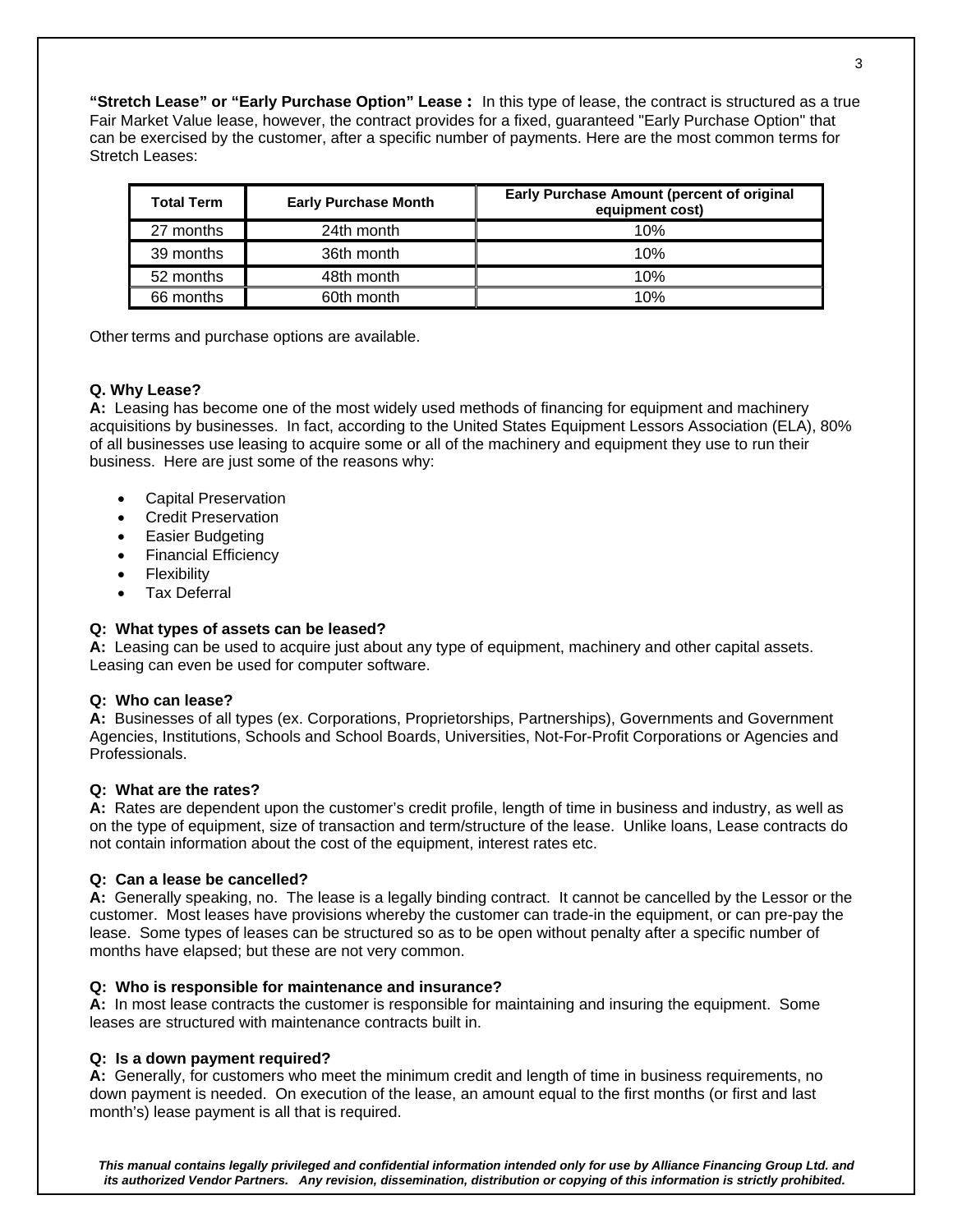#### **Q: Are personal guarantees required?**

**A:** Provided that the business meets certain minimum credit requirements, no personal guarantees are required. In some instances another related business can act as a guarantor for a lease, rather than having owners or partners act as a guarantor.

### **1.4 Contact Information for the Alliance Leasing Program**

**ACCOUNT MANAGER:** (Available to help you with Rates, Quotes and Marketing assistance. This is also your main point of contact for all transactions. Your Account Manager works with you to guide all deals through credit, to notify you and /or your customer of approvals, and to facilitate closing the deal, ensuring documents get sent out, returned and funded).

Main Contact:

**Scott Hinsperger: Direct Tel: (905) 660-3660 ext 224** Email: scott@alliancefinancing.com

Alternate Contact:

 **: Direct Tel: (905) 660-3660 ext**  Email:

**FUNDING MANAGER**: (Coordinates informing you when the lease documents are signed, and it's "ok" to ship equipment and invoice us)

**Jennifer Kociuruba: Toronto Local (905) 660-3660 ext 242 Toll Free: 877-660-3660 ext. 242**  Email: documents@alliancefinancing.com

#### **MAIL & COURIER ADDRESS:**

**Alliance Financing Group 95 Royal Crest Court, Unit 3 Markham, Ontario L3R 9X5** 

 **Tel: (905) 660-3660 Fax: (905) 660-3078** 

4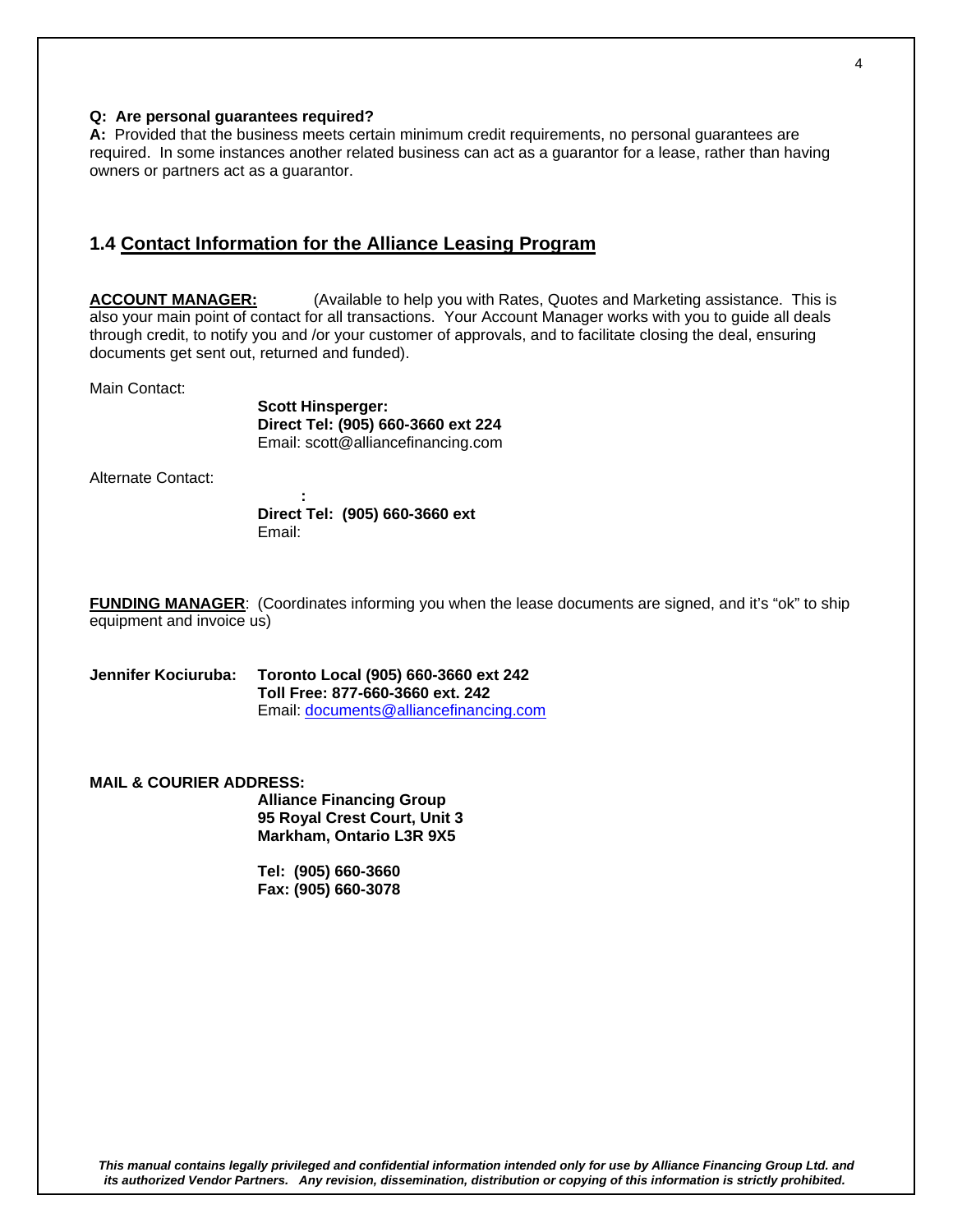## **Module 2 – Process Instructions**

### **2.1 Leasing Process Instructions**

- 1. A copy of the completed and signed credit application as well as the quote for the equipment is faxed to Alliance Financing Group ("Alliance"), attention Credit Department at toll free fax: 1-877-660-3078. ALTERNATIVE: Application can be entered electronically online at www.alliancefinancing.com or if you subscribe to Alliance's Private Label Online Financing tools, then the application can be entered online at your own website.
- 2. Application will be processed and your salesperson or alternate contact will be notified of the outcome via voice or e-mail if further information is required or an approval has been issued.
- 3. An Alliance account manager will contact the customer to go over the Terms and Conditions of the approval as well as the pricing of the lease.
- 4. Alliance will then create the lease documents and send these either electronically, via courier, or via fax to the customer to be signed, and returned along with any other required documents or items as per the approval (e.g., VOID cheque). Note: Detailed instructions are always provided to the customer with the documents.
- 5. All documentation must be either faxed and/or couriered back to Alliance (as instructed) to be audited to make sure that all the required information has been provided.
- 6. Alliance will then fax a "Request For Invoice" ("RFI") to your salesperson or order processing department. This RFI contains detailed instructions on how to properly make out the invoice for the transaction. At this time, the equipment can be delivered to the customer. Please note the following:
	- All invoices should be current-dated, contain serial numbers for all equipment listed, and should show GST only (except Quebec which should show GST/QST and the Atlantic provinces which show HST).
	- No Invoice should be issued if the equipment is not in stock, is backordered, or delivery will not occur for several days or weeks – in these cases, please issue invoice when equipment is shipped.
- 7. You will need to fax or email a copy of the invoice to Alliance Financing Group's funding department at the time the equipment is delivered.
- 8. To complete the funding process Alliance's funding partner will contact the customer to confirm that the equipment was delivered and the lease can now be commenced. Your company will receive payment in full approximately 48-72 hours from this point.

### **For assistance contact your account manager at any time.**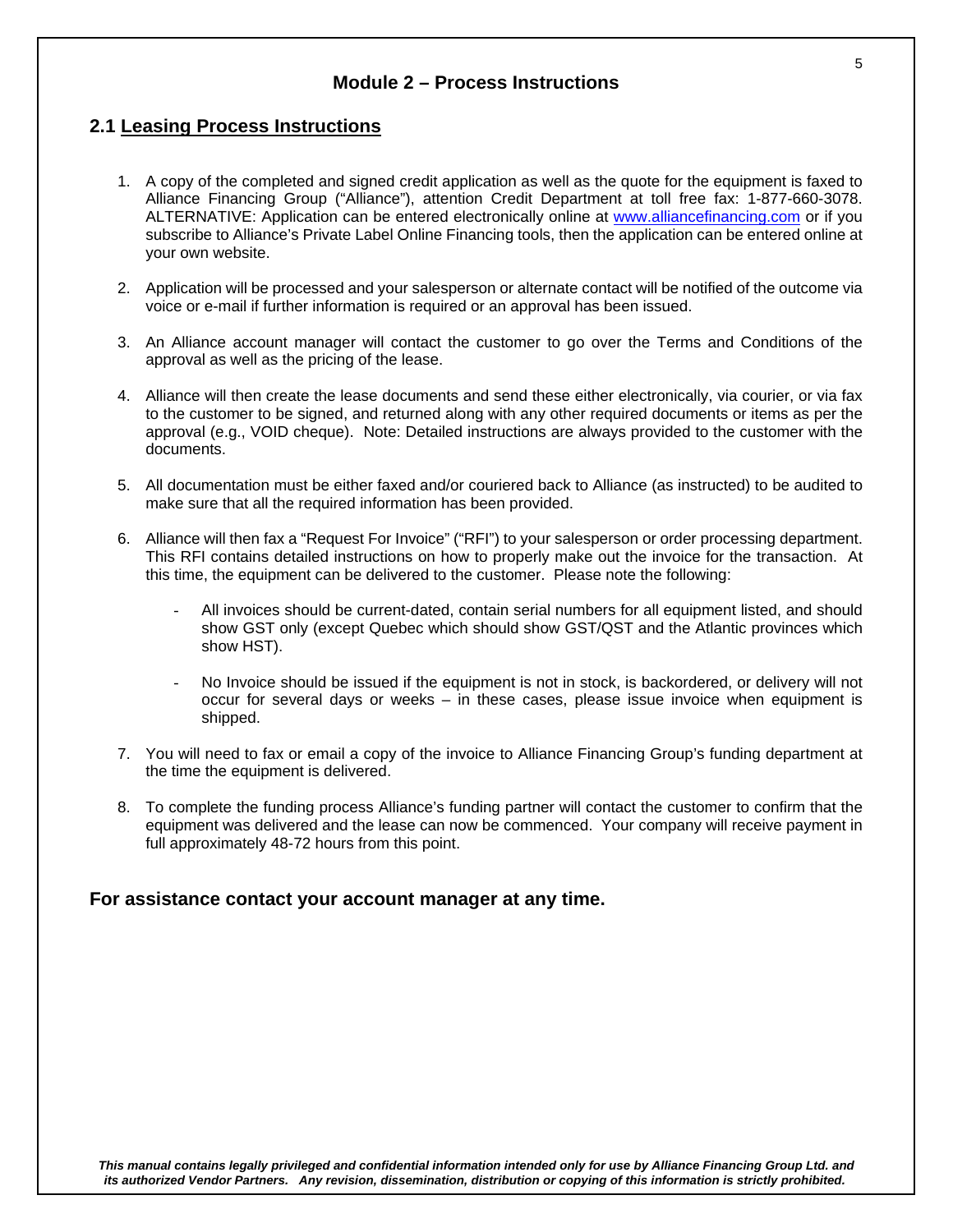# **Module 3 – Benefits of Leasing for Your Company and Your Salespeople**

## **3.1 Advantages of Leasing for Your Company and Your Salespeople**

#### **Eliminates Price Objections**

By offering your equipment on a monthly lease payment program, you eliminate price objection. It is easier to sell someone a payment of \$300.00 per month than a \$10,000.00 capital expenditure. You can break the monthly payment down on a daily cost basis to help justify the value of your product.

#### **Eliminates Discounting**

When you present a customer the cost of your equipment in a cash price basis, the customer will often try to negotiate a lower price therefore affecting your margins or gross profit. If you present a customer with a leasing price of \$300.00 per month the customer generally does not negotiate a lower monthly payment, therefore you maintain your desired margins or enhance them.

#### **Increased Sales**

Leasing enables you to increase your sales by offering more equipment for an extra few dollars per month. When you are trying to offer a customer the next model up or the model with the increased capacity or features, it is much easier to do it on a lease basis. Trying to sell someone an extra \$1,000.00 of enhancements is a lot easier by saying it is only an extra \$30.00 dollars per month or \$1.00 per day.

#### **Customer Control**

When you finally get the customer to the point of closing and the customer is willing to buy, you lose all momentum when the customer says, "I need to talk to my bank". You have just lost control, the customer now has an out or excuse not to buy. If you offer leasing, you maintain control by telling the customer that you offer the financing or leasing option and that you will take care of it. Once the customer has your equipment and is leasing it, you maintain control over the customer. If the customer wants to do something with the equipment that is on lease the customer has to contact you or us; which may offer you an opportunity for another sale. Had the customer paid cash they may not have to contact anyone to do something with their equipment therefore resulting a lost customer.

#### **Flexibility**

By offering leasing to your customer, you have the flexibility to offer many different terms and payment options to accommodate your customer. If you present your equipment on a \$300.00 per month program, and they say that is too expensive just extend the term a bit to reduce the payment to where the customer is comfortable, thereby closing your deal.

#### **Other Leasing Advantages**

Leasing offers other advantages as well. Leasing can also reduce your receivables and allow you to get paid quicker. Leasing can be classified as an operating expense therefore your customer does not have to have delays by getting capital expenditures approved. Leasing can help with uncovering unspoken objections. Leasing helps with multi product orders. Leasing creates a future prospect list and automatic upgrades. **To find out more about the many advantages that leasing has to offer you and your customer, please contact your Alliance Financing Group representative.**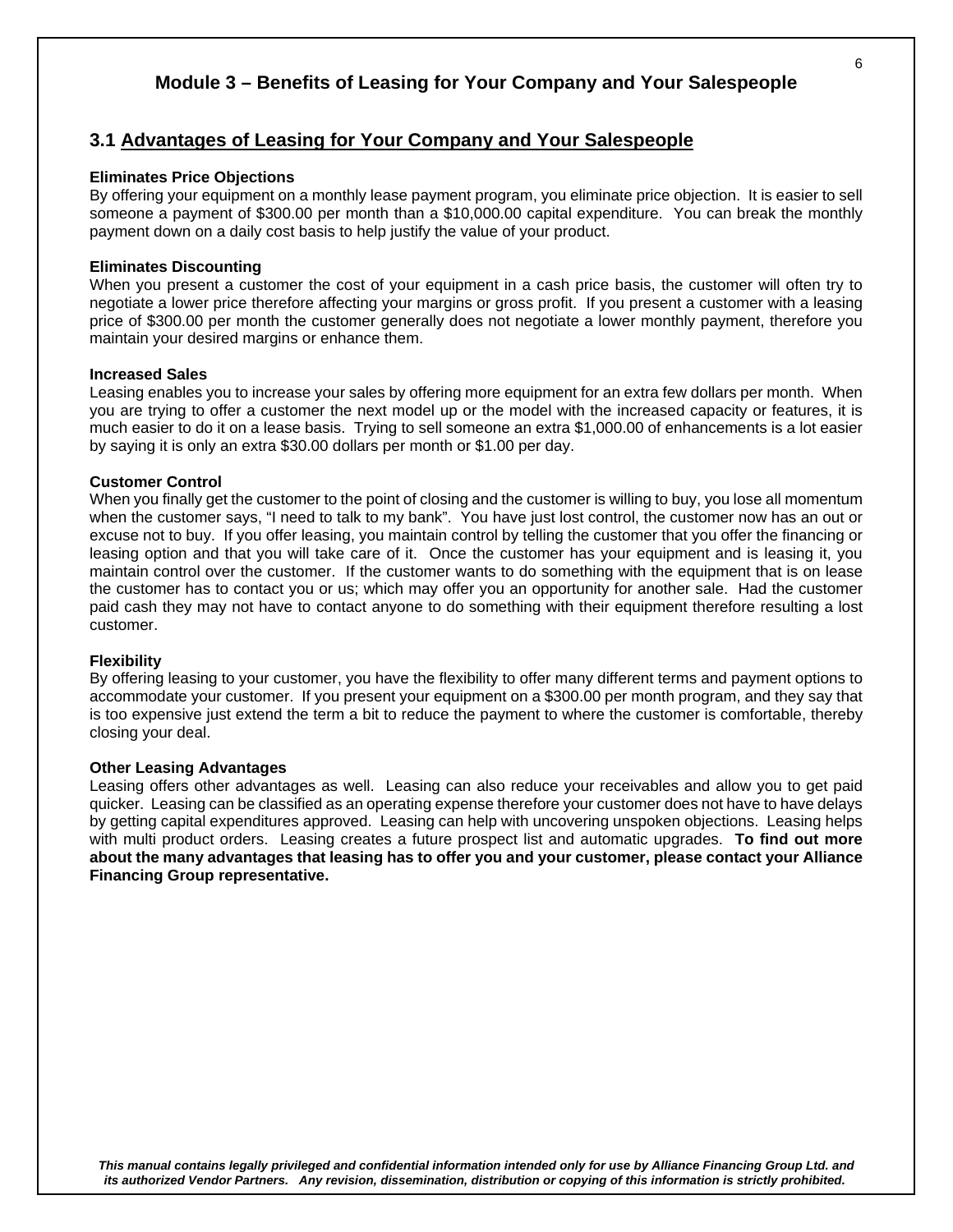# **Module 4 – Benefits of Leasing for Customers**

### **4.1 Advantages of Leasing for Your Customers**

#### **Why will your customers take advantage of the Leasing Program to acquire machinery and equipment?**

It is estimated that over 80% of all businesses in North America use leasing to acquire some or all of their business equipment and machinery. Here are just some of the reasons why:

#### **FACT: Leasing helps your customer CONSERVE THEIR PRECIOUS WORKING CAPITAL**

Leasing lets your customer conserve your working capital, allowing them to use their cash for other purposes. Cash tied up in fixed assets is no longer available to finance important profit generating areas such as inventory, production, marketing, research and development, etc. There is an old business saying that goes: "Buy what appreciates, Lease what depreciates".

#### **FACT: Leasing helps your customer PRESERVE THEIR EXISTING BANK CREDIT LINES**

All businesses have access to limited credit lines at their bank. Every business must keep their Operating Lines, Demand Loans, etc. within their bank's total exposure limit. By using the leasing program, your customer is opening a brand new non-bank credit line – one that normally requires no down payments, and no outside collateral – while preserving their existing (and future) bank borrowing ability!

#### **FACT: Leasing provides your customer with EASIER BUDGETING**

Lease terms, payment streams and purchase options can be tailored to meet the customer's budget. Special payment structures are also available to match the customer's seasonal cash flow. In addition, because our leases are based on fixed rates your customer is not at risk due to interest rate fluctuations.

#### **FACT: Leasing can provide your customer with SIGNIFICANT TAX ADVANTAGES**

Leasing may provide certain tax benefits for Canadian businesses. Your customer should consult with their tax and legal advisors for advice on the potential tax benefits of leasing.

#### **FACT Leasing gives your customer MORE PURCHASING POWER**

Leasing can actually give your customer more purchasing power than when using either cash or bank loans! Here's how: by purchasing equipment with cash or borrowed funds, sales taxes must be paid up front. For example if you had \$100,000 available cash or bank loan, you could only purchase approximately \$88,495 worth of software, as the other \$11,505 would go towards payment of taxes (assuming a total tax rate of 13%). With leasing, your customer could acquire the whole \$100,000 worth of equipment.... Taxes are only paid on the monthly payments! Also, if your customer used a bank loan, generally their bank will insist that they provide some equity into the transaction, in the form of a cash down payment.

#### **CREDIT CRITERIA and TYPES OF CUSTOMERS:**

The Alliance Leasing Program is available for all types of business customers, from small businesses to large multinational corporations. Rates, terms and conditions will be dependent on the customer's time in business and credit profile. For newer businesses, or businesses with minimal credit history, Alliance may require additional information in order to secure credit approval, and may require support from the owner (as a co-lessee or guarantor) on the lease. For financing over \$30,000 we may require financial statements. Alliance Financing Group pledges that we will use our best efforts to approve each customer for the credit they need to acquire equipment and machinery from you.

**The Alliance Leasing Program is also available for public sector customers (ex. Municipalities, Universities, School Boards and Hospitals). Special rates, terms and structures are available for these types of customers. For further information, contact your Alliance Financing Group representative.**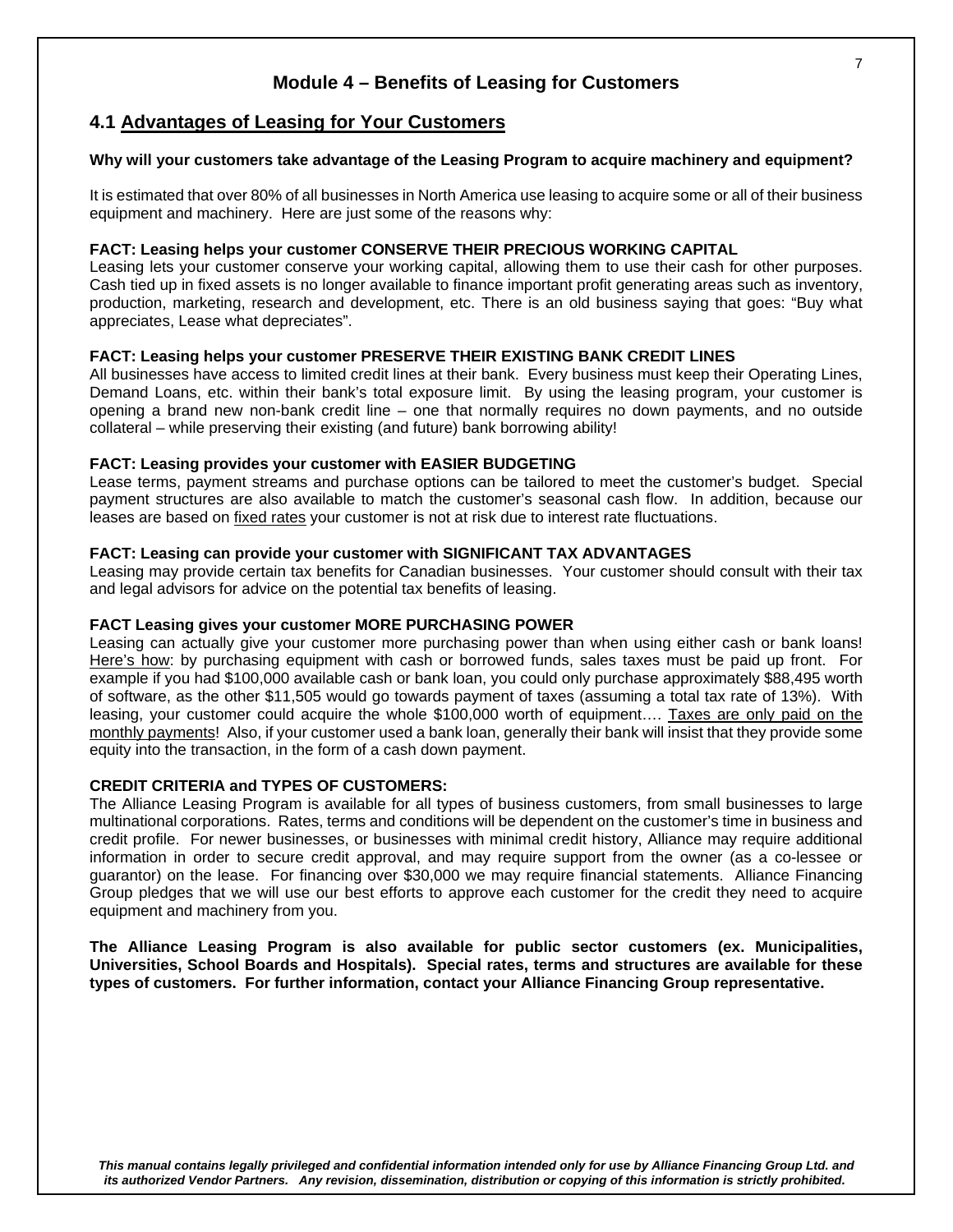# **Module 5 – Closing the Sale**

## **5.1 How to sell more equipment using leasing**

- 1. **Always** quote monthly payments.
- 2. **Mention** the payment figure early in your sales presentation.
- 3. **Ask** about your prospect's monthly budget allowances early in the presentation.
- 4. **Quote** a payment, based on the term / structure that will best suit the customer's needs and budget.
- 5. **Reduce** the monthly payments to the lowest common denominator, i.e., Amount per Day ("Reduce to the Ridiculous" close).
- 6. **Use Leasing to increase the size of your sale**. For example, if the customer can afford to pay more each month, you will have the opportunity to sell additional or upgraded equipment. You can even build in the cost of a service contract "up-front".
- 7. **Use leasing to build repeat business**. (You can call the customer up later to upgrade, or use the "low monthly payments" to sell the customer additional equipment they might need.)
- 8. **Use leasing to close the sale**. Remember, it is far easier to "sell" low monthly payments than it is to get a commitment for a big-ticket piece of equipment with a big-ticket price tag! (Just look at all the vehicle advertisements in the media... payments sell!)
- 9. **Rely on Alliance**. Remember, Alliance Financing Group's professionals are there to help you with all aspects of the leasing process.

# **5.2 Top Five Lines to Introduce the availability of Leasing**

Here are five very simple, *yet very effective* opening lines you can use to introduce the Leasing Plan to a prospective buyer…. And turn that prospect into a customer today:

- 1. We can lease the equipment to you for \$\_\_\_\_\_ per month. The process is really simple. To get started, we'll just need to get a one-page lease credit application filled out.
- 2. Why not consider Leasing? With our lease plan, you can get this equipment working for you NOW, and pay for it over time with a low monthly payment?
- 3. Did you know that we have a leasing program that lets you pay over a term that's anywhere from 24 months to 5 years? Let me work out some payments for you.
- 4. Do you currently lease any of your business equipment or machinery? We have an excellent lease plan. I'll be happy to work out some payments for you.
- 5. Many of our customers take advantage of our fixed rate leasing plans. Let me work out some payment structures for you.

*- GOOD SELLING-*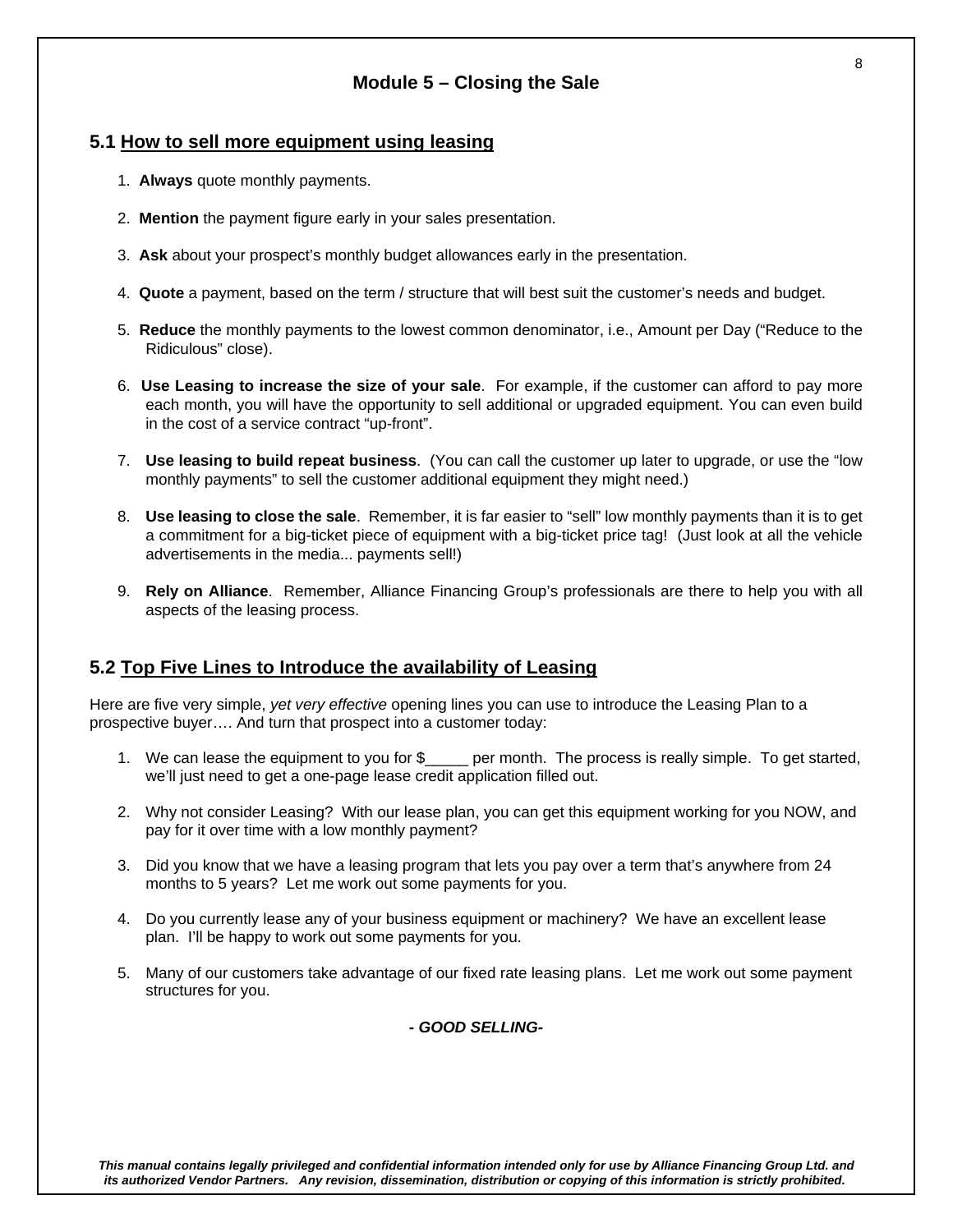## **Module 6 – How to Calculate Lease Payments**

### **6.1 Calculate Payments Automatically using the spreadsheet calculator**

The Alliance Lease Payment Calculator is a very handy tool that allows you to create a professional looking quotation for a customer – one that shows all the various payments and terms available. Here is how to use this tool:

#### **(First Use)**

**1.** Input your Company Name, your name and contact information

**2.** Now save the spreadsheet on your computer in a location where it is easy to find (ex. On your Desktop)

#### **(Subsequent Use – to prepare quotes)**

**1.** Open the spreadsheet

**2.** Input your customer's name and a brief description of the equipment (ex. 2 XWY Model 57 \_\_\_\_\_ machines) **3.** Input the cost of the equipment and press "Enter". The will instantly calculate payments for all the available terms and types of leases (ex. \$10 buyout, 10% buyout)

**4.** Hit "Print" and the quotation will print – you can now give this or fax this to your customer

**5.** If your computer runs Adobe Acrobat Professional, you could Print to "Adobe PDF File" and then email the quote to your customer.

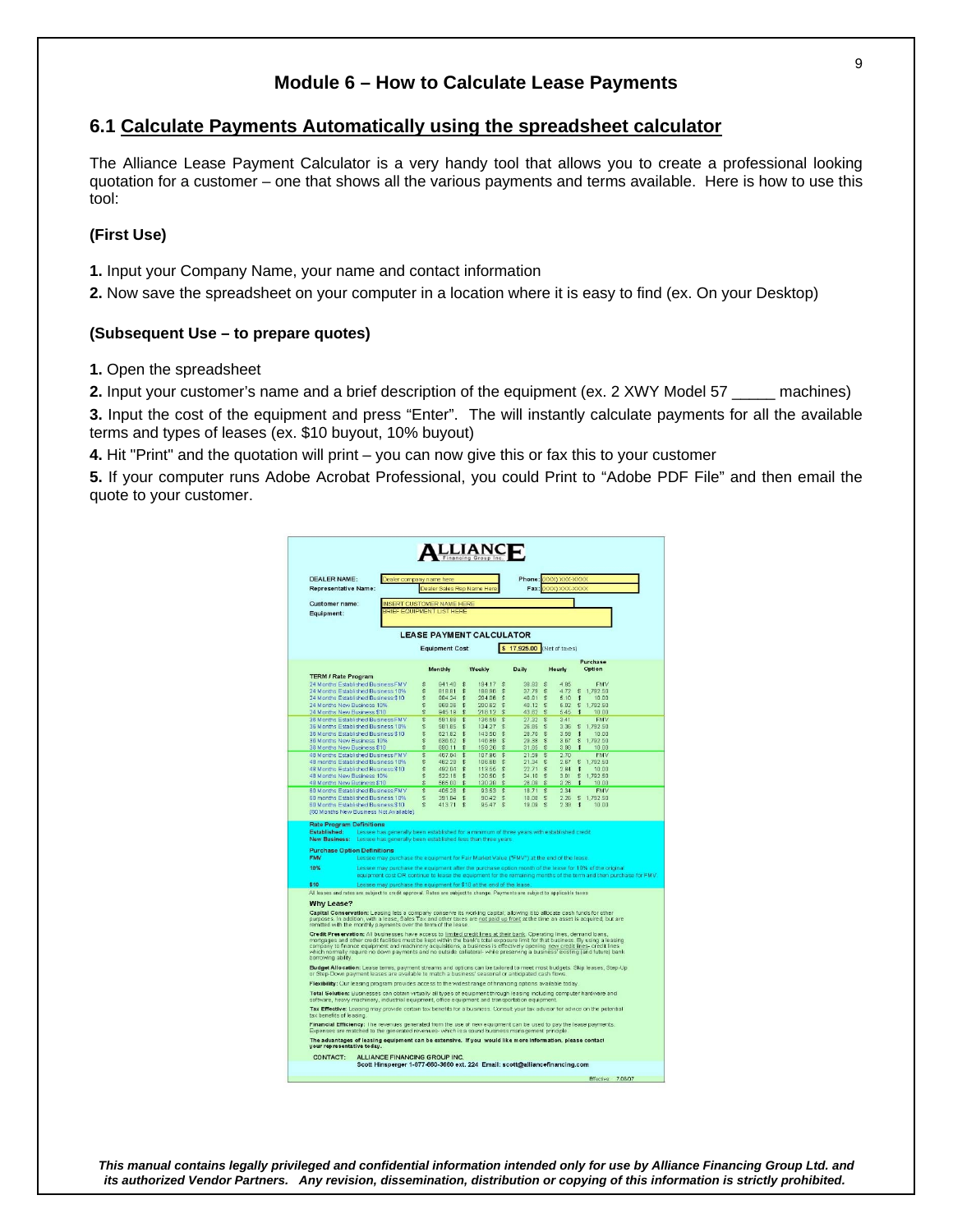# **6.2 Calculate Payments Manually using Rate Cards**

**NOTE:** Rate Cards for the leasing program are part of the Alliance Lease Calculator spreadsheet. The cards are on separate worksheets (look for the Tabs at the bottom of the spreadsheet).

#### **How to Calculate the Payment:**

- **Step 1**. Use the correct Rate Card for the type of lease (ex. \$10 buyout or 10% buyout) and your customer's time in business.
- **Step 2.** Take the cost of the equipment (before taxes) and find the correct row.
- **Step 3**. Find the appropriate Rate Factor under the desired term.
- **Step 4**. Multiply the Equipment Cost by the Rate Factor to get the Monthly Payment. (GST and PST (if applicable) will be added to the Monthly Payments)

#### **Example (Using the \$10 Buyout Lease Rate Card for a Customer 3 plus years in business):**

 Equipment Cost = **\$10,000.** (net cost - never include any taxes) Find the Term = **36 months** Find the "Factor" for that term and equipment cost = **.03495** Multiply the Equipment Cost x the Factor: **\$10,000. x .03495 = \$349.50** per month plus taxes



Effective: 7/06/07

#### \$10 BUYOUT LEASE RATES

| 24 Months | 36 Months | 48 Months | 60 Months                          |
|-----------|-----------|-----------|------------------------------------|
| 0.05238   | 0.03756   | 0.03025   | 0.02593                            |
| 0.05142   | 0.03652   | 0.02913   | 0.02476                            |
| 0.05041   | 0.03569   | 0.02827   | 0.02388                            |
| 0.04991   | 0.03507   | 0.02781   | 0.02343                            |
| 0.04933   | 0.03469   | 0.02745   | 0.02308                            |
| 0.04856   | 0.03403   | 0.02689   | 0.02250                            |
| 0.04800   | 0.03360   | 0.02648   | 0.02217                            |
| 0.04744   | 0.03318   | 0.02597   | 0.02169                            |
|           |           |           |                                    |
|           |           |           | <b>Contact your Representative</b> |

"B" Credit - Companies less than 3 years in business.

"A" Credit - Companies 3+ years in business.

|                        | 24 Months        | 36 Months        | 48 Months                          | 60 Months        |
|------------------------|------------------|------------------|------------------------------------|------------------|
| $$1,500 - $2,499$      | 0.05552          | 0.04102          | 0.03396                            | N/A              |
| \$2,500 - \$4,999      | 0.05421          | 0.03957          | 0.03240                            | <b>N/A</b>       |
| \$5,000 - \$9,999      | 0.05322          | 0.03885          | 0.03181                            | <b>N/A</b>       |
| \$10,000 - \$14,999    | 0.05298          | 0.03867          | 0.03166                            | <b>N/A</b>       |
| \$15,000 - \$19,999    | 0.05273          | 0.03850          | 0.03152                            | <b>N/A</b>       |
| \$20,000 - \$24,999    | 0.05224          | 0.03814          | 0.03122                            | <b>N/A</b>       |
| \$25,000 - \$49,999    | 0.05175          | 0.03778          | 0.03093                            | <b>N/A</b>       |
| $$50,000 +$            |                  |                  | <b>Contact your Representative</b> |                  |
| <b>Purchase Option</b> | \$10 at maturity | \$10 at maturity | \$10 at maturity                   | \$10 at maturity |

- All rate factors based on 1st and last payment in advance

- Air tale factors based on Tal and last p<br>- Rates are subject to credit approval<br>- Pre-authorized payments are required

- Rates are subject to change

Contact:

Scott Hinsperger 1-877-660-3660 ext. 224 Email: scott@alliancefinancing.com  $\Omega$ 

> Fax all credit applications to 1-877-660-3078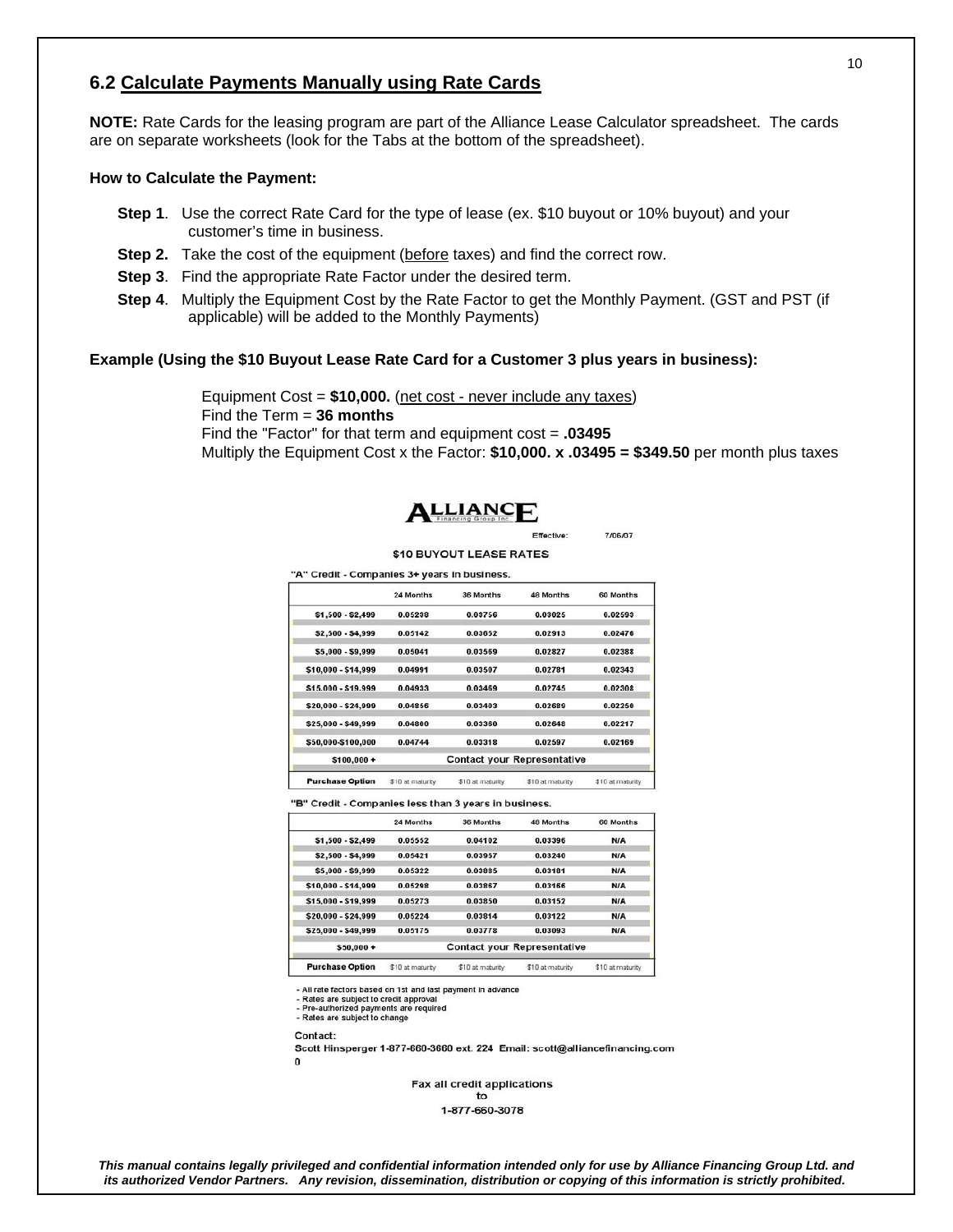## **6.3 Using www.YourLeaseQuote.com**

#### **Login**

- **1.** Go to www.YourLeaseQuote.com
- **2.** Enter your Username (your email) and your Password



#### **First-Time Quote for a Customer:**

- **1.** Select **"Add a Client Create a new client for quoting"**
- **2.** Input the client's information. Note: Although only a few required fields, you should input as much information as possible as most of this information will appear in the quote and also as pre-filled fields on the credit application.
- **3.** Click **"Add Client"** to save this client's information. This client will now be saved in the system so that you can prepare one or more quotes for them.
- **4.** The system will now display the quoting screen. Complete this section and click on **"Generate Quote".**
- **5.** The quote will appear on a new screen and you will see all of the available payments and lease terms.

|                       | VOUR EASE QUOTE.com    |      |                        |                    |                            |                   |                       |                | <b>Quote Your Leases Per Day.</b><br>Per Hour<br>In Seconds! |                               |  |
|-----------------------|------------------------|------|------------------------|--------------------|----------------------------|-------------------|-----------------------|----------------|--------------------------------------------------------------|-------------------------------|--|
| <b>Create a Quote</b> | <b>Locate a Client</b> |      | <b>Add a Client</b>    |                    | Help                       | Logout            |                       |                |                                                              | <b>Current User: ACPScott</b> |  |
|                       |                        |      |                        | Country:<br>Amount |                            |                   | CANADA<br>\$66,000.00 |                |                                                              |                               |  |
|                       |                        |      |                        |                    | Down Payment               |                   |                       | \$0.00         |                                                              |                               |  |
|                       |                        |      |                        | Net Amount         |                            |                   | \$66,000.00           |                |                                                              |                               |  |
|                       |                        |      |                        |                    | Years in Business          |                   | 3 Plus Years          |                |                                                              |                               |  |
|                       |                        |      |                        |                    | Public Sector (Government) |                   |                       | No             |                                                              |                               |  |
|                       |                        |      |                        | Pay Schedule       |                            |                   |                       | Monthly        |                                                              |                               |  |
|                       |                        |      |                        | Buy Out            |                            |                   |                       | \$10           |                                                              |                               |  |
|                       |                        |      |                        | Equipment          |                            |                   | Model 67 CNC Router   |                |                                                              |                               |  |
|                       |                        |      |                        |                    | Equipment Type             |                   |                       | New            |                                                              |                               |  |
|                       |                        | Term | <b>Monthly Payment</b> |                    | <b>Weekly Cost</b>         | <b>Daily Cost</b> | <b>Hourly Cost</b>    | <b>Buy-Out</b> | <b>Select Term</b>                                           |                               |  |
|                       |                        | 24   | \$3,160.66             |                    | \$729.38                   | \$145.88          | \$18.23               | \$10.00        | $\circ$                                                      |                               |  |
|                       |                        | 36   | \$2,221.16             |                    | \$512.58                   | \$102.52          | \$12.81               | \$10.00        | $\circ$                                                      |                               |  |
|                       |                        | 48   | \$1,754.18             |                    | \$404.81                   | \$80.96           | \$10.12               | \$10.00        | $\epsilon$                                                   |                               |  |
|                       |                        | 60   | \$1,474.96             |                    | \$340.38                   | \$68.08           | \$8.51                | \$10.00        | $\circ$                                                      |                               |  |
|                       |                        |      |                        |                    |                            |                   |                       |                |                                                              |                               |  |
|                       |                        |      |                        |                    | <b>PRINT THIS SCREEN</b>   |                   | <b>RE-QUOTE</b>       |                |                                                              |                               |  |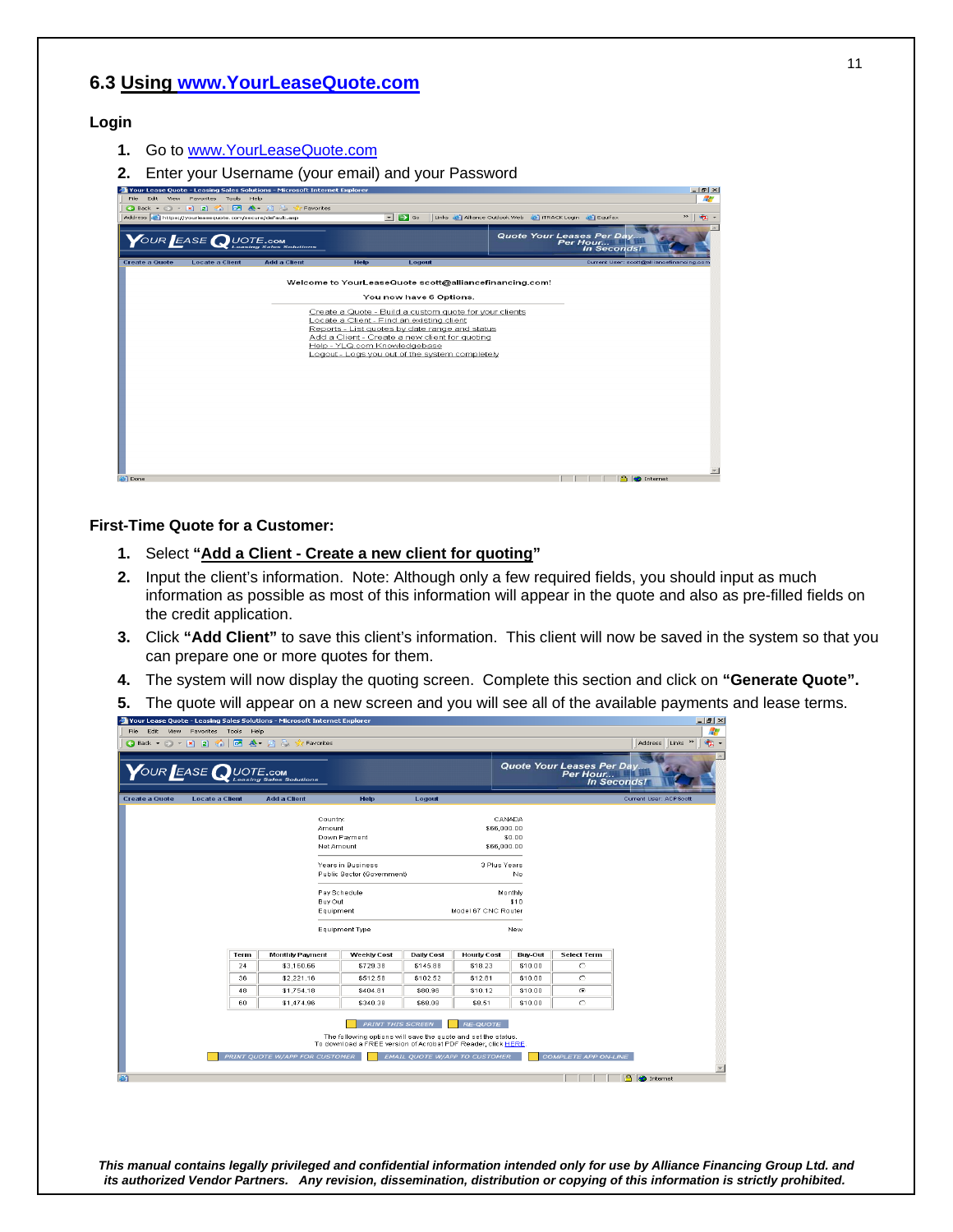- **6.** You now have the following choices:
	- a. **"Print This Screen"** simply prints the screen exactly as shown. This is in case you wish to keep a paper copy of the quotation.
	- b. **"Re-Quote"** allows you to change parameters (ex. Amount, Buyout Type) and prepare a new quote.
	- c. **"Print Quote w/App for Customer"**  Selecting this button will create the Lease Quote, and a prepopulated Credit Application which you can then print and present to the client.
	- d. **"Email Quote w/App to Customer"** This is the best way to proceed. Selecting this button then brings up an email cover sheet, with the client's email address and some basic wording (which you can edit). At this stage you will also be able to select a file to attach to the quote (ex. a brochure or other marketing materials). You can then select send, and the Lease Quotation and pre-populated Credit Application will be emailed to your client. Upon receipt the client can elect to print the quote and Credit Application, and complete and fax the Credit Application in for processing. Alternatively, the client has the choice of selecting a link within the email that will take them to our secure online credit site, where they can complete the Credit Application online.
	- e. **"Complete App Online"** Allows you to complete the credit application online on behalf of the client. You will need to select the appropriate term (right side of the quote table) and you will need to have the client's legal name, address, and other credit information available.

#### **New Quote for a Client that is already set up in the System**

- **1.** On the main screen select **"Create a Quote Build a custom quote for your clients"**
- **2.** Select the client from the drop-down list (the client must have already been input into the system if the client's name does not appear in the list, then select **"Add New Client"**.
- **3.** Complete steps 4 through 6 above.

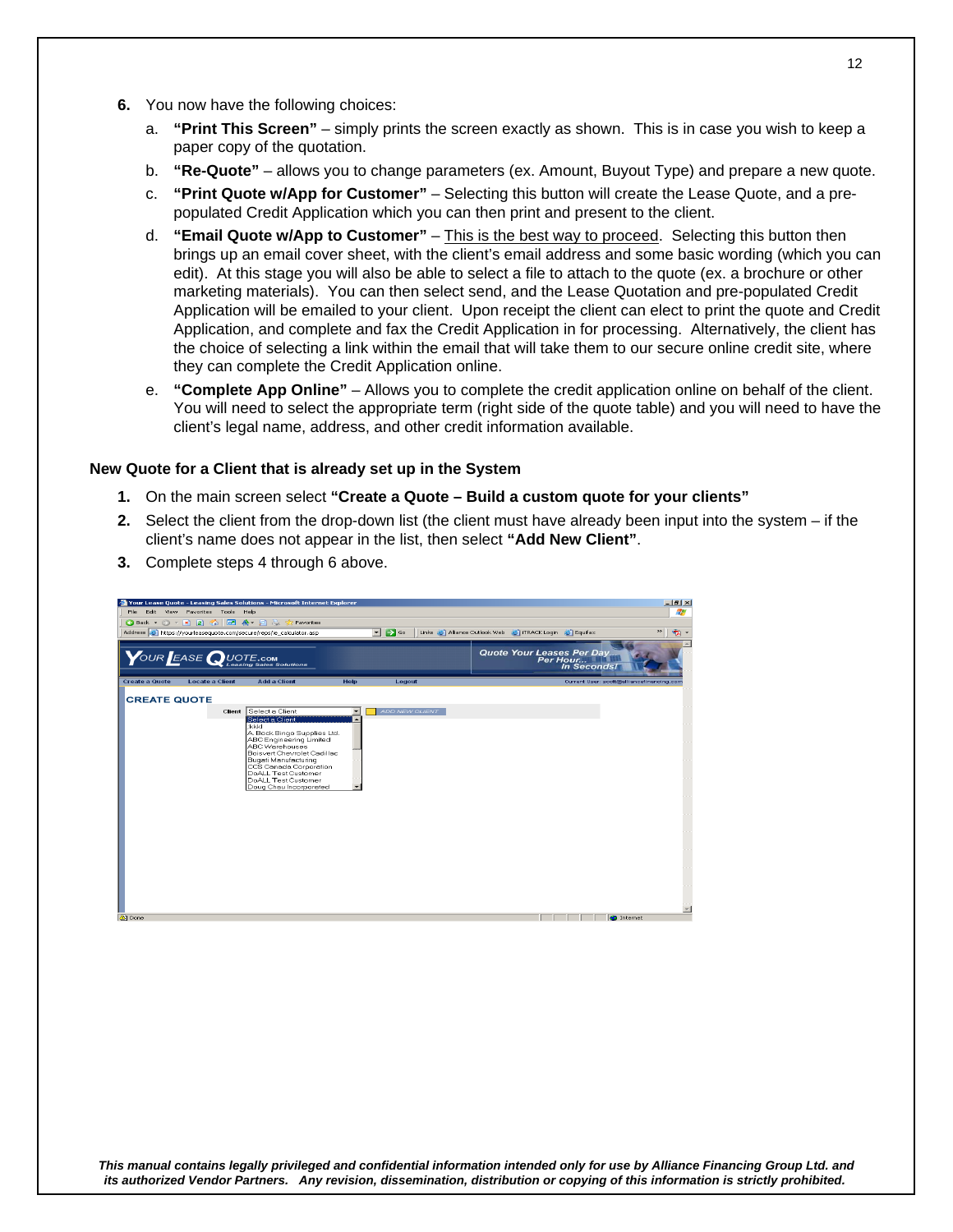#### **Finding Archived Quotes for Clients**

**1.** On the main screen select **"Locate a Client"**. All of your clients will be listed. You can link to this client to update their information and you can also click on **"List Quotes"** to display previous quotes that you have prepared for this customer.

|                                    |                                                         | Your Lease Quote - Leasing Sales Solutions - Microsoft Internet Explorer |                          |                                         |                                                                    | $-10x$                                    |
|------------------------------------|---------------------------------------------------------|--------------------------------------------------------------------------|--------------------------|-----------------------------------------|--------------------------------------------------------------------|-------------------------------------------|
| File<br>Edit<br><b>View</b>        | Favorites Tools                                         | Help                                                                     |                          |                                         |                                                                    |                                           |
|                                    |                                                         | Favorites                                                                |                          |                                         |                                                                    |                                           |
|                                    | Address   https://yourleasequote.com/secure/default.asp |                                                                          |                          | $\vert \cdot \vert$<br>$\Rightarrow$ Go | Links (B) Alliance Outlook Web (B) ITRACK Login (B) Equifax        | $\rightarrow$                             |
|                                    | YOUR EASE QUOTE.com                                     | Leasing Sales Solutions                                                  |                          |                                         | <b>Quote Your Leases Per Day</b><br>Per Hour<br><b>In Seconds!</b> |                                           |
| <b>Create a Quote</b>              | <b>Locate a Client</b>                                  | <b>Add a Client</b>                                                      | <b>Help</b>              | Logout                                  |                                                                    | Current User: soott@allianoefinancing.com |
|                                    | <b>Business Name Search</b>                             | Freetext                                                                 | <b>Results</b><br>$50 -$ | <b>SEARCH</b>                           |                                                                    |                                           |
| <b>Business Name ∆ V</b>           |                                                         |                                                                          | <b>Contact Name AV</b>   | Email Address AV                        |                                                                    | Quotes                                    |
| (edit) :kkkl                       |                                                         |                                                                          | No Contact Name          | No Email                                |                                                                    | <b>List Quotes</b>                        |
| (edit) A. Bock Bingo Supplies Ltd. |                                                         |                                                                          | No Contact Name          | No Email                                |                                                                    | <b>List Quotes</b>                        |
| (edit) ABC Engineering Limited     |                                                         |                                                                          | McClement, Grea          | gmcclement@nitix.com (send email)       |                                                                    | <b>List Quotes</b>                        |
| (edit) ABC Warehouses              |                                                         |                                                                          | Smith, Janice            | info@powermate.info (send email)        |                                                                    | <b>List Quotes</b>                        |
| (edit) Boisvert Chevrolet Cadillac |                                                         |                                                                          | Boisvert, Claude         |                                         | scott@alliancefinancing.com (send email)                           | <b>List Quotes</b>                        |
| (edit) Bugati Manufacturing        |                                                         |                                                                          | Flintstone, Fred         |                                         | scott@alliancefinancing.com (send email)                           | <b>List Quotes</b>                        |
| (edit) CCS Canada Corporation      |                                                         |                                                                          | Serre, John              | jserre@ccscanada.ca (send email)        |                                                                    | <b>List Quotes</b>                        |
| (edit) DoALL Test Customer         |                                                         |                                                                          | Sturino, John            | No Email                                |                                                                    | <b>List Quotes</b>                        |
| (edit) DoALL Test Customer         |                                                         |                                                                          | Sturino, John            | isturino@doall.com (send email)         |                                                                    | <b>List Quotes</b>                        |
| (edit) Doug Chau Incorporated      |                                                         |                                                                          | Chau, Doug               | dchau@liftcapital.ca (send email)       |                                                                    | <b>List Quotes</b>                        |
| (edit) GGG Enterprises Limited     |                                                         |                                                                          | Flintstone, Fred         |                                         | scott@alliancefinancing.com (send email)                           | <b>List Quotes</b>                        |
| (edit) icefloe Technologies Inc.   |                                                         |                                                                          | Clementi, Giuseppi       | gclementi@icefloe.com (send email)      |                                                                    | <b>List Quotes</b>                        |
| (edit) Infinity Solutions Inc.     |                                                         |                                                                          | Legault, Roger           | No Email                                |                                                                    | <b>List Quotes</b>                        |
|                                    | (edit) Little Red Handyman Services                     |                                                                          | Simpson, Shayne          | No Email                                |                                                                    | <b>List Quotes</b>                        |
| (edit) Isfilksadi                  |                                                         |                                                                          | No Contact Name          | No Email                                |                                                                    | <b>List Quotes</b>                        |
| (edit) Michael's Inn               |                                                         |                                                                          | Agnoletto, Claudio       | No Email                                |                                                                    | <b>List Quotes</b>                        |
| (edit) NITIX TEST CUSTOMER         |                                                         |                                                                          | Flintstone, Fred         | qmcclement@nitix.com (send email)       |                                                                    | <b>List Quotes</b>                        |
| (edit) Sinosa                      |                                                         |                                                                          | Mattocks, Gary           | No Email                                |                                                                    | <b>List Quotes</b>                        |
| (edit) test by scott 7-26-07       |                                                         |                                                                          | No Contact Name          | No Email                                |                                                                    | <b>List Quotes</b>                        |
| (edit) TEST CLIENT 5-26-03         |                                                         |                                                                          | Customer, Joe            | No Email                                |                                                                    | <b>List Quotes</b>                        |
| (edit) Test Client Inc.            |                                                         |                                                                          | No Contact Name          | No Email                                |                                                                    | <b>List Quotes</b>                        |
| (edit) The Keg Grande Prairie      |                                                         |                                                                          | Johannson, Darrel        | No Email                                |                                                                    | <b>List Quotes</b>                        |
| (edit) Vegreville Golf & C.C.      |                                                         |                                                                          | Kisilevich, Terry        | No Email                                |                                                                    | <b>List Quotes</b>                        |
|                                    | (edit) XYZ Engineering Partners Inc.                    |                                                                          | Buyer, George            |                                         | scott@alliancefinancing.com (send email)                           | <b>List Quotes</b>                        |

#### **Entering a Credit Application Online**

- **1.** Typically the CUSTOMER is the one who will complete the credit application online. They do this by clicking on a link that is contained within the email that goes out to them from the system (ie after you have created the quote, and then selected **"Email Quote w/App to Customer"**). Once the customer clicks on the link, their browser will take them to the section of the system where they can input their rest of their company information, and submit.
- **2.** If you wish to assist your customer by completing the online application on their behalf, then first you will need to complete the process for creating a quote (or if you have already created the quote previously, then use the procedure above for "**Finding Archived Quotes for Clients**").
- **3.** Once you have created the quote (or found the old archived quote), here are the next steps:
	- a. **Select the Term** click on the radio button to the right of the term that your customer wants.
	- b. **Complete the Application** follow the steps to input all of the required data. Some fields are "Required Fields", others are not required, however it is recommended that you complete these areas if possible as the more complete and accurate this data is, the faster the credit turnaround.
	- c. **Submit**  Click on "Submit".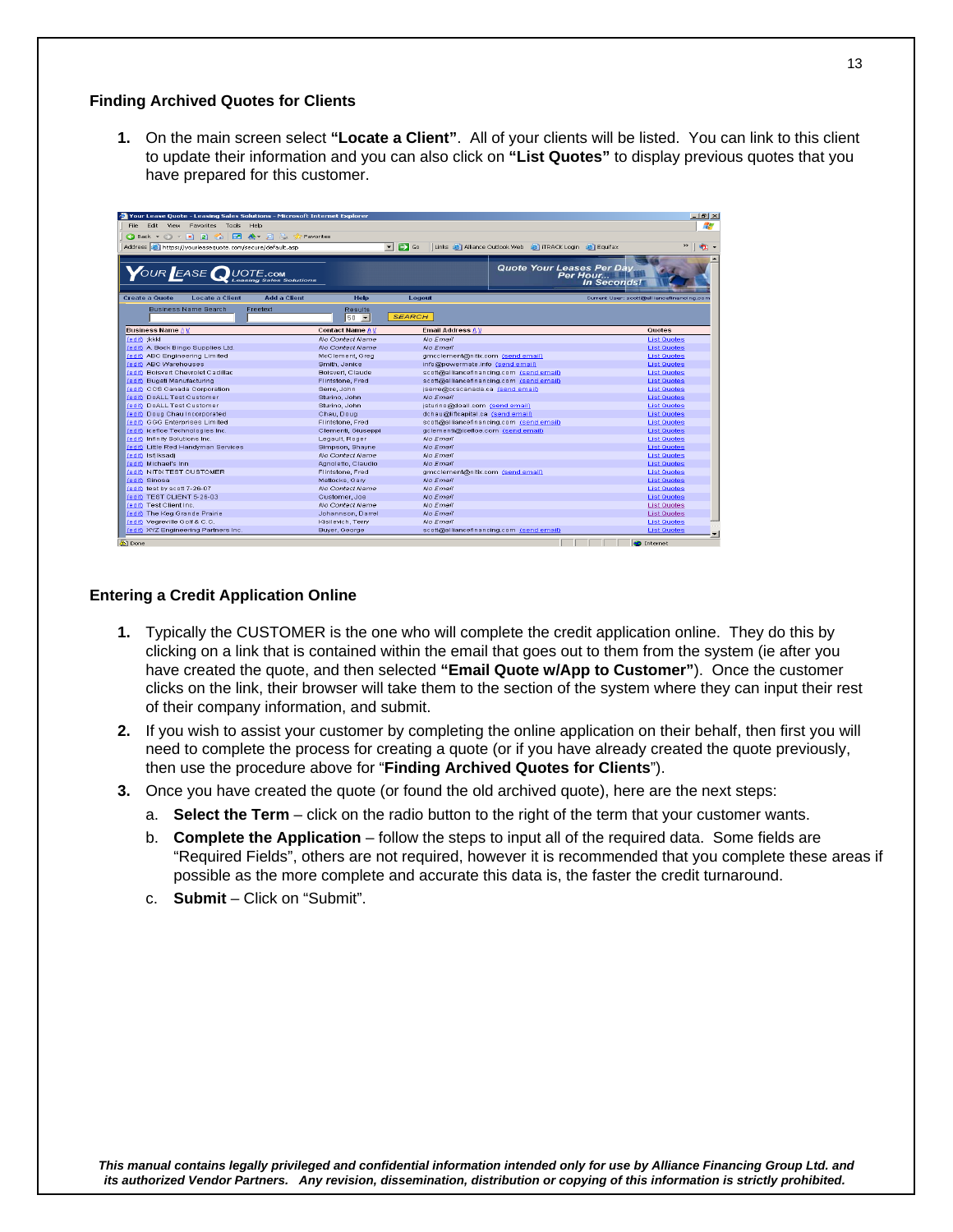# **Appendix 1: Leasing Program Knowledge Test**

- **1. Leasing not available for the following types of customers:** 
	- a) Corporations
	- b) Consumers (personal use)
	- c) Municipal Governments
	- d) Proprietorships

**2. For a lease with a \$10 buyout at the end of the term, the longest term available is:** 

- a) 36 month
- b) 60 month
- c) 48 month
- d) 52 month

**3. When quoting a lease you never include the taxes in the equipment cost:** 

- a) True
- b) False

**4. The Alliance Leasing Program features the following benefits for your salespeople:** 

- a) Can help increase sales of equipment to customers
- b) Can help to increase the size of the sale
- c) Can help to build repeat business
- d) Only a) and c) above
- e) All of the above
- **5. The Lease Rates charged to the customer are dependent upon:** 
	- a) The customer's time in business and credit strength
	- b) The customer's legal structure (ex. Corporation vs. Partnership)
	- c) The Province where the customer is located
	- d) The brand of the equipment that the customer selects

#### **6. Referring to the Alliance Leasing Rate chart, which style of lease will have a lower monthly payment:**

- a) \$10 buyout lease
- b) 10% buyout lease
- c) The amount of the buyout does not affect the monthly payment

### **7. If you (or your customer) have any questions about the Alliance Leasing Program you should contact:**

- a) Your Alliance Financing Group representative
- b) Your sales manager
- c) Your district manager

#### **8. 60 or 66 month terms are available for New Businesses:**

- d) True
- e) False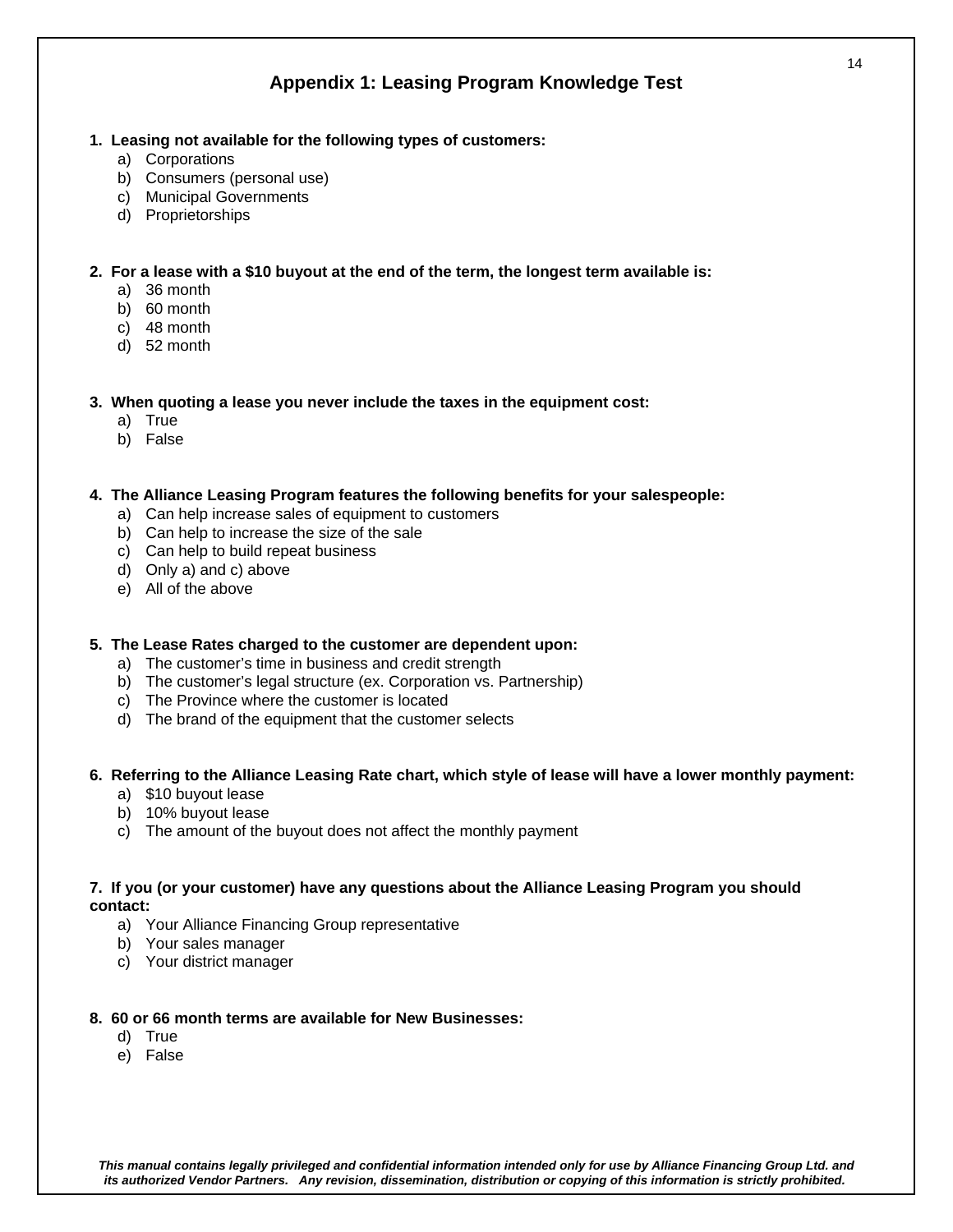### **9. We may require the business owner to act as Co-Lessee or Guarantor in the following situations:**

- a) The customer is a Corporation
- b) The customer is a service business
- c) The customer is a newer business or has minimal credit history
- d) The customer is located in Ontario or Manitoba

### **10. The salesperson will be required to ask for the customer's financial statements in the following situations:**

- a) If the transaction is over \$50,000.
- b) For all transactions, regardless of size
- c) Only if requested by Alliance Financing Group
- d) Never if financial statements are required, Alliance Financing Group will request them directly from the customer

### **11. The Leasing Credit Application is:**

- a) One page long (paper version)
- b) Easy for the customer to complete
- c) Can be completed online at www.alliancefinancing.com
- d) All of the above

### **12. When selling equipment, you should bring up the availability of leasing:**

- a) early in the sales presentation
- b) only after the customer asks you if leasing is available
- c) always
- d) never
- e) a) and c)

### **13. The Alliance Leasing Plan can help your customer by giving them:**

- a) Ability to acquire more equipment that when paying with cash or a bank loan
- b) Possible income tax benefits
- c) Ability to preserve their existing bank credit lines
- d) Helps to preserve their working capital
- e) All of the above

#### **14. Can a Lease be cancelled by the customer?**

- a) Yes
- b) No

#### **15. The Alliance Leasing Plan can help your salesperson by:**

- a) Helps to eliminate price discounting
- b) Increasing equipment sales
- c) Helps to eliminate price objections
- d) All of the above